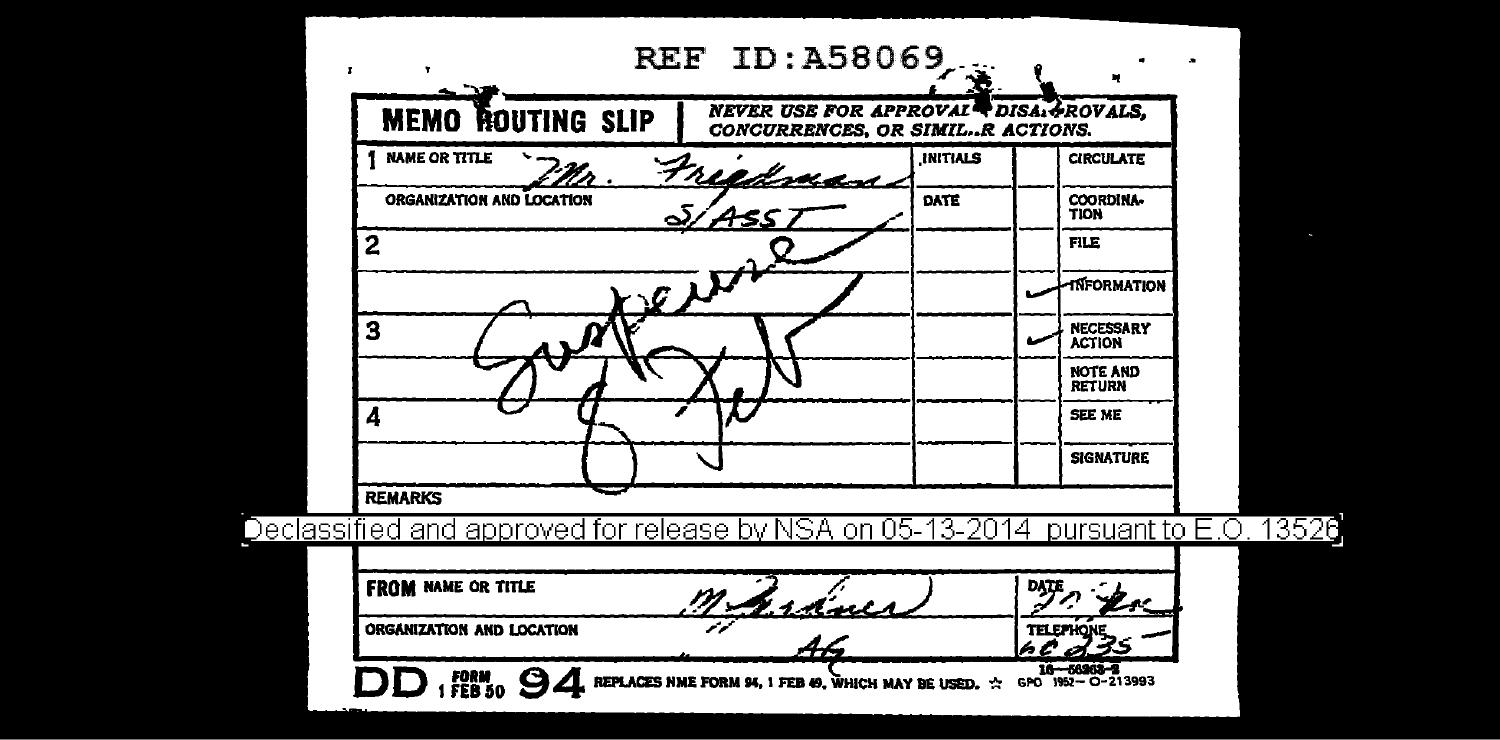|                                                                 | REF ID: A58069                            | SIFICATION (If any)<br><b>SECURITY</b>                                                                                                                                                                                                                                                                                                             |
|-----------------------------------------------------------------|-------------------------------------------|----------------------------------------------------------------------------------------------------------------------------------------------------------------------------------------------------------------------------------------------------------------------------------------------------------------------------------------------------|
| <b>DISPOSITION FORM</b>                                         |                                           | <del>SFCRET</del>                                                                                                                                                                                                                                                                                                                                  |
| FILE NO.                                                        | <b>SUBJECT</b><br>Security Classification |                                                                                                                                                                                                                                                                                                                                                    |
| <sup>10</sup> Mambars of NSA Classi-<br>fication Advisory Panel | <b>FROM</b><br>AG <sub></sub>             | <b>COMMENT NO. 1</b><br><b>DATE</b><br>19 Jan 54<br>Geo.E.Campbell, 60235mg                                                                                                                                                                                                                                                                        |
|                                                                 |                                           | 1. The attached is a proposed guideline for use by originators in determining<br>the classification of materials. It is requested that the Panel members study this<br>list with a view to giving concurrences or proposing modifications and addenda at a<br>meeting of the Panel to be held on 29 January 1954 at 0830 in Roem 232B of Bldg. 19. |
| under separate cover as soon as it is received from C/SEC.      |                                           | 2. Guide lines for C/SEC material has not been included. It will be forwarded                                                                                                                                                                                                                                                                      |
| 3. Declassified when inclosure is removed.                      |                                           |                                                                                                                                                                                                                                                                                                                                                    |
| Incl:<br>a/s                                                    |                                           | <b>CAMPBELL</b><br>Culcael, AGC                                                                                                                                                                                                                                                                                                                    |
|                                                                 |                                           |                                                                                                                                                                                                                                                                                                                                                    |
|                                                                 |                                           |                                                                                                                                                                                                                                                                                                                                                    |
|                                                                 |                                           |                                                                                                                                                                                                                                                                                                                                                    |
|                                                                 |                                           |                                                                                                                                                                                                                                                                                                                                                    |
|                                                                 |                                           |                                                                                                                                                                                                                                                                                                                                                    |
|                                                                 | <b>SECRET</b>                             |                                                                                                                                                                                                                                                                                                                                                    |

**DD**, FEB<sub>30</sub> OC REPLACES NME FORM S6, 1 OCT 45, WHICH MAY BE USED.

يمك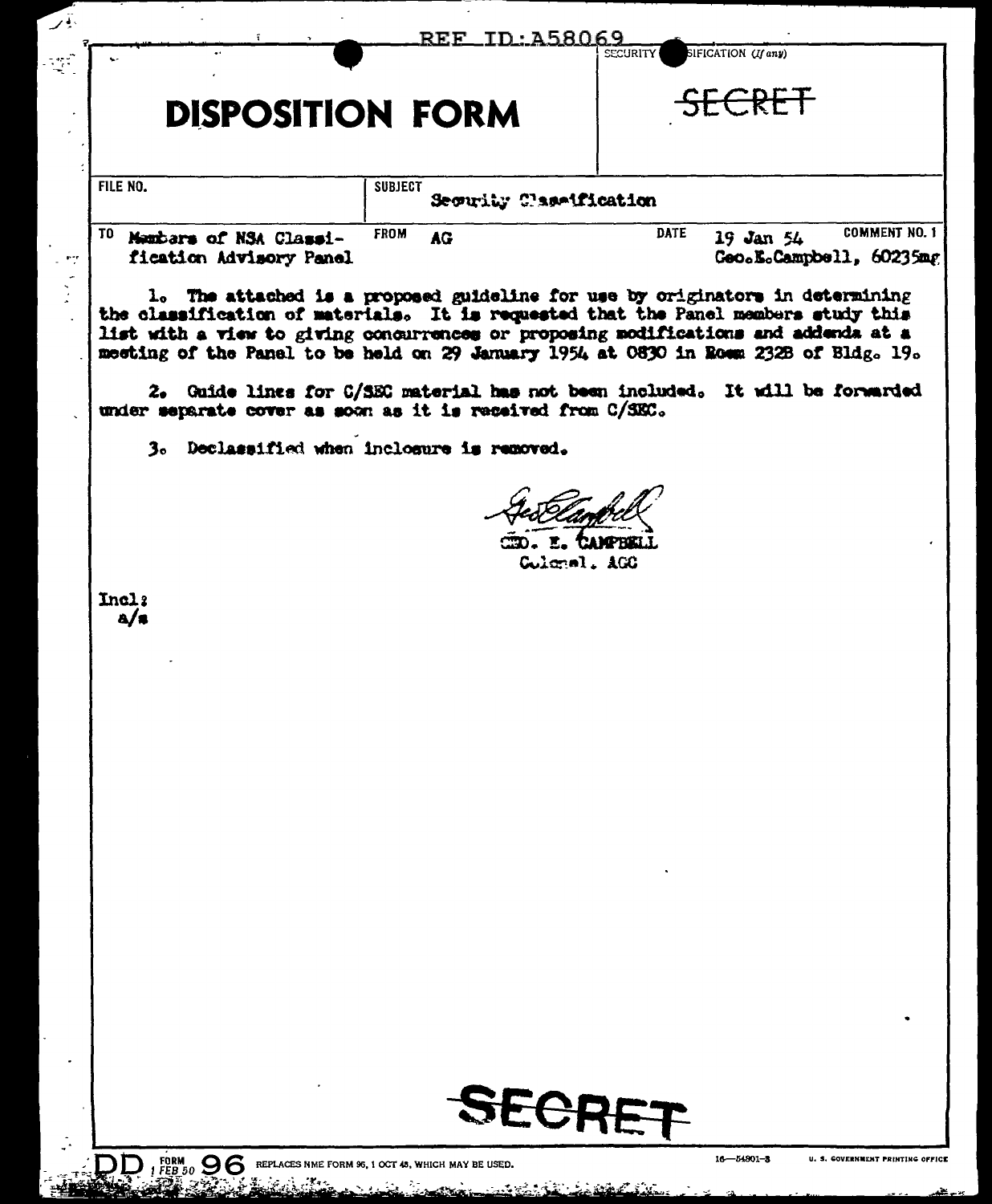$15 - 5$ , wilde present of  $10:158069$ Korean War are not provided, nor are specific provisions for "TACOMINT" (Tactical commit, esp. Air.  $Force$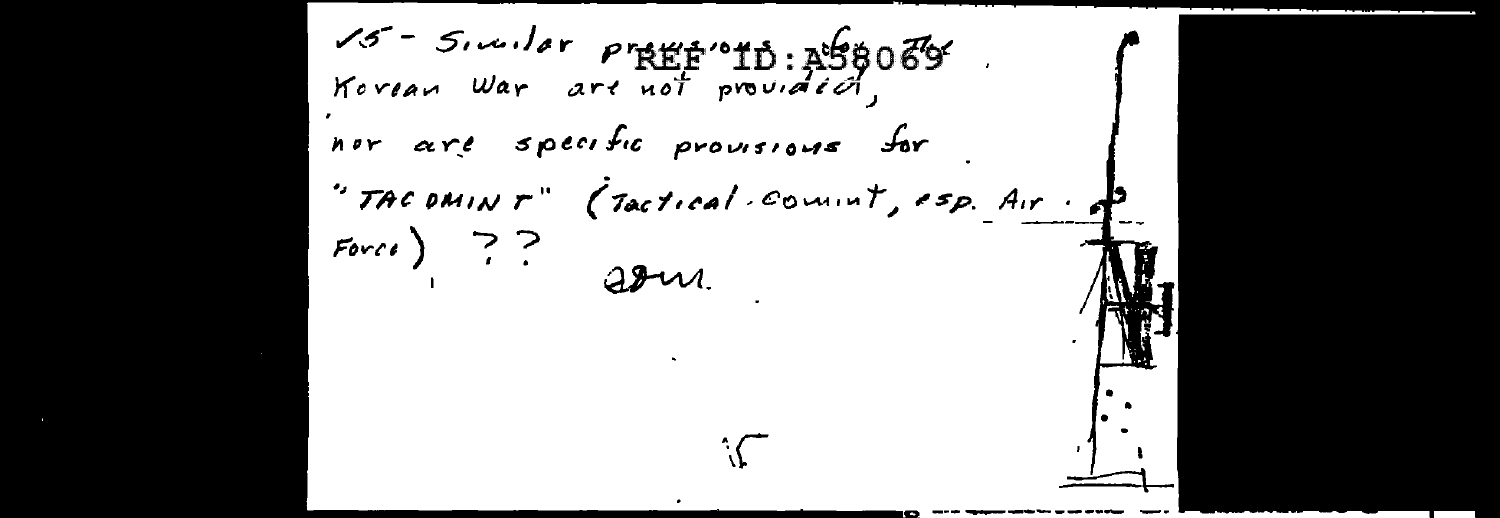

**SECRET** 

#### TOP SECRET CODEWORD

1. Special Intelligence product.

2. Cryptanalytic and other processes peculiar to the production of Special Intelligence.  $EO 3.3(h)(2)$ 

PL 86-36/50 USC 3605

a. Success, progress, process.

3. Cryptanalytic short titles. two or more.

4. Traffic Intelligence involving call-signs or message headings encrypted in codes or ciphers of high security grading.

5. Traffic Intelligence involving such combination ("fusion") of separate Traffic Intelligence or other Secret Codeword sources as produces information whose value is so great that security of content becomes the overriding consideration.

7. Material involving sensitive collection procedures or the revelation of success against unusual, sensitive or complex transmission procedures and devices.

SECRET

Incl 机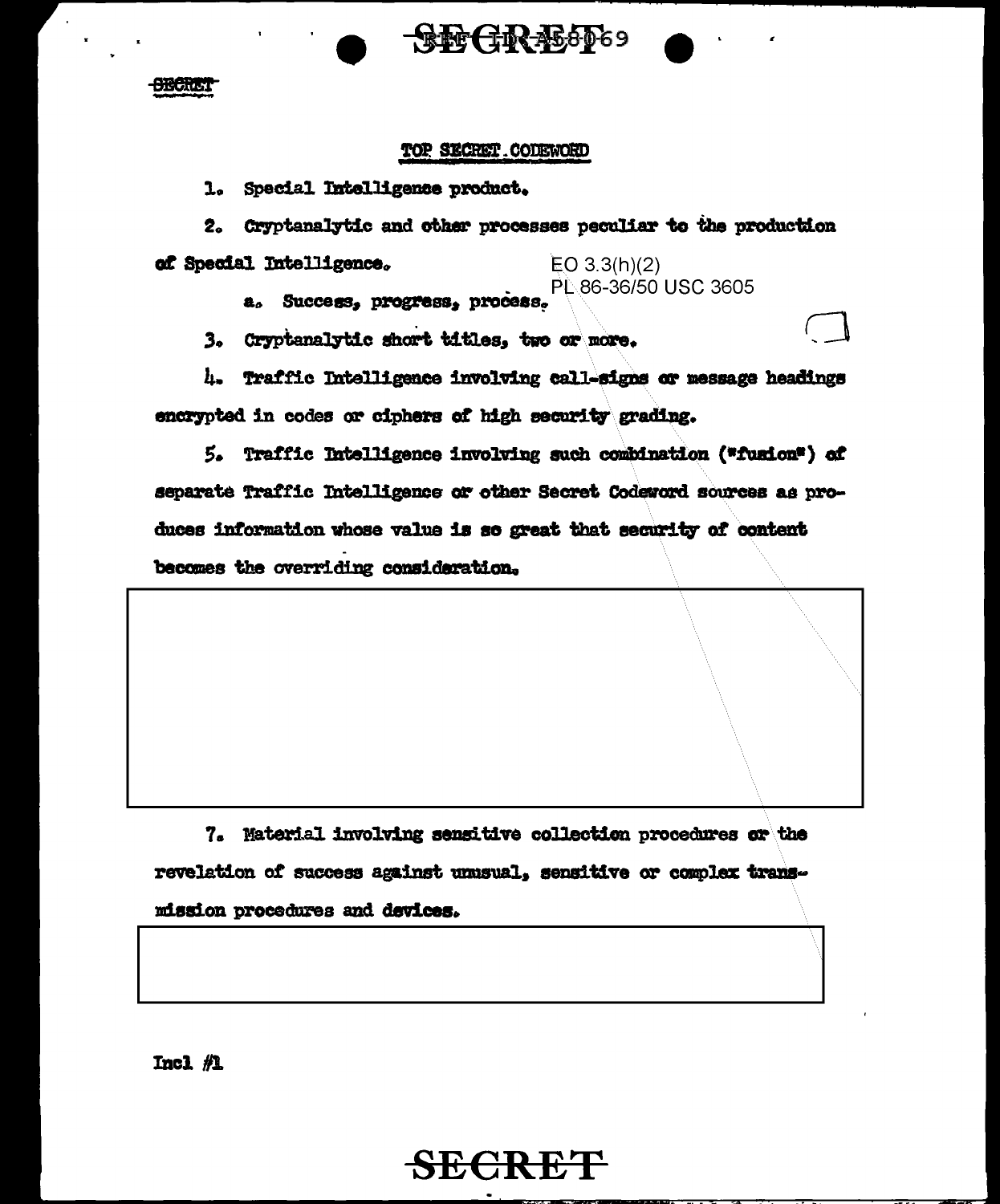

**CHORETE** 

#### TOP SECRET

**\*1.** The detailed mission of each COMINT organisation as a whole.

##2. Instructions to processing activities governing their processing in detail and the handling and security of their products.

3. The existence of any peace-time collaboration in COMINT matters between US agencies and foreign agencies except for UK/US collaboration which is secret.

##4. Certain aspects of COMINT such as future plans or high-level policy.

 $\leq$  5. References to COMINT (identified as such) derived from crypte. analysis of enemy military systems of high grade (except the highest grade) during World War II, provided the references can not lead to inferences as to the specific systems involved.

 $7.$  Detailed references to, and descriptions of, cryptanalytic success against low-grade military cryptographic systems during and before World War II.

> EO  $3.3(h)(2)$ PL 86-36/50 USC 3605

\* This requires clarification and elaboration.

\*\* This is vague. Instructions or aspects may range from unclassified to TS Codeword. This paragraph is of no aid whatsoever.

 $-2-$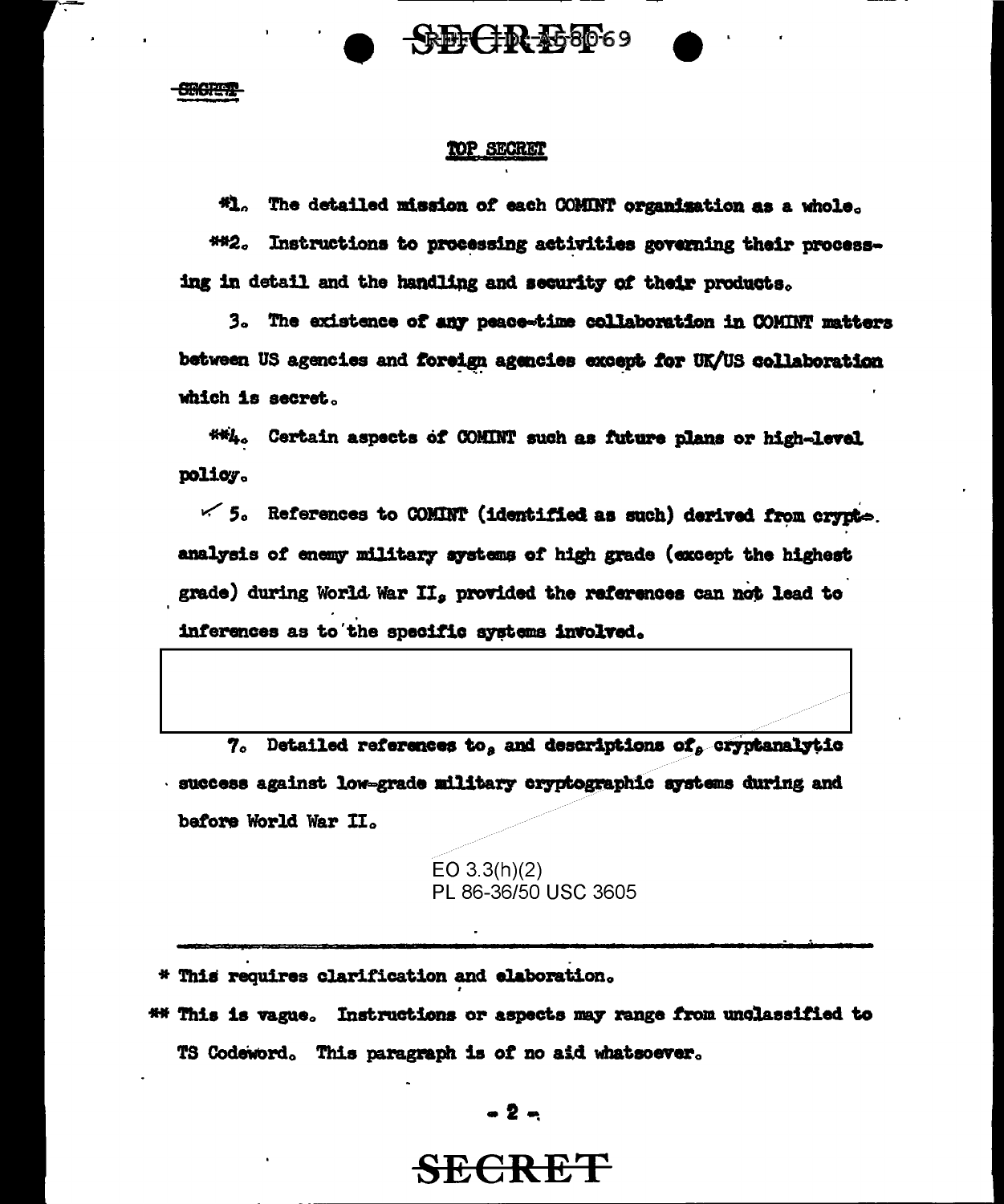#### <del>SECRIM</del>

#### SECRET CODEWORD

**FDRA-58069** 

Traffic Intelligence (including freely available privacy and  $\mathbf{I}$ brevity systems such as commercial codes) except where specifically assigned to other categories.

a. Traffic analysis processes, except elementary principles.

 $b_c$  Summaries, etc., based on Traffic Intelligence.

|   |  |  | b except as noted in paragraphs 6 and 7 under Top Secret. |  |
|---|--|--|-----------------------------------------------------------|--|
| ÷ |  |  |                                                           |  |

Codeword.

Í

PL 86-36/50 USC 3605

 $EO 3.3(h)(2)$ 

Special Intelligence specifically assigned on the basis of 3. crypto-systems by USCIB.

4. Case notations and texts information.

#### **SECRET**

Standing operating procedures and instruction ranuals govern- $*1.$ ing the respective COMINT organizations (except instructions to processing activities governing their processing in detail and the handling and security of their final products).

\*\* 2 Intercept assignments.

3. Detailed intercept and D/F plans and overall operation: 1 effectiveness of intercept and D/F organization as a whole.

- \* Recurse clarification and elaboration. Some SOP s are higher or lower classification. This might be suppressed, and marely lust subject matter of such SCP's under appropriate category.
- #\* Ca.not reconcile this with SECRFT finasmuch as Texts (paragraph !!, under Secret Codeword) is an integral part of intercept assignments and is classified Secret Codeword.

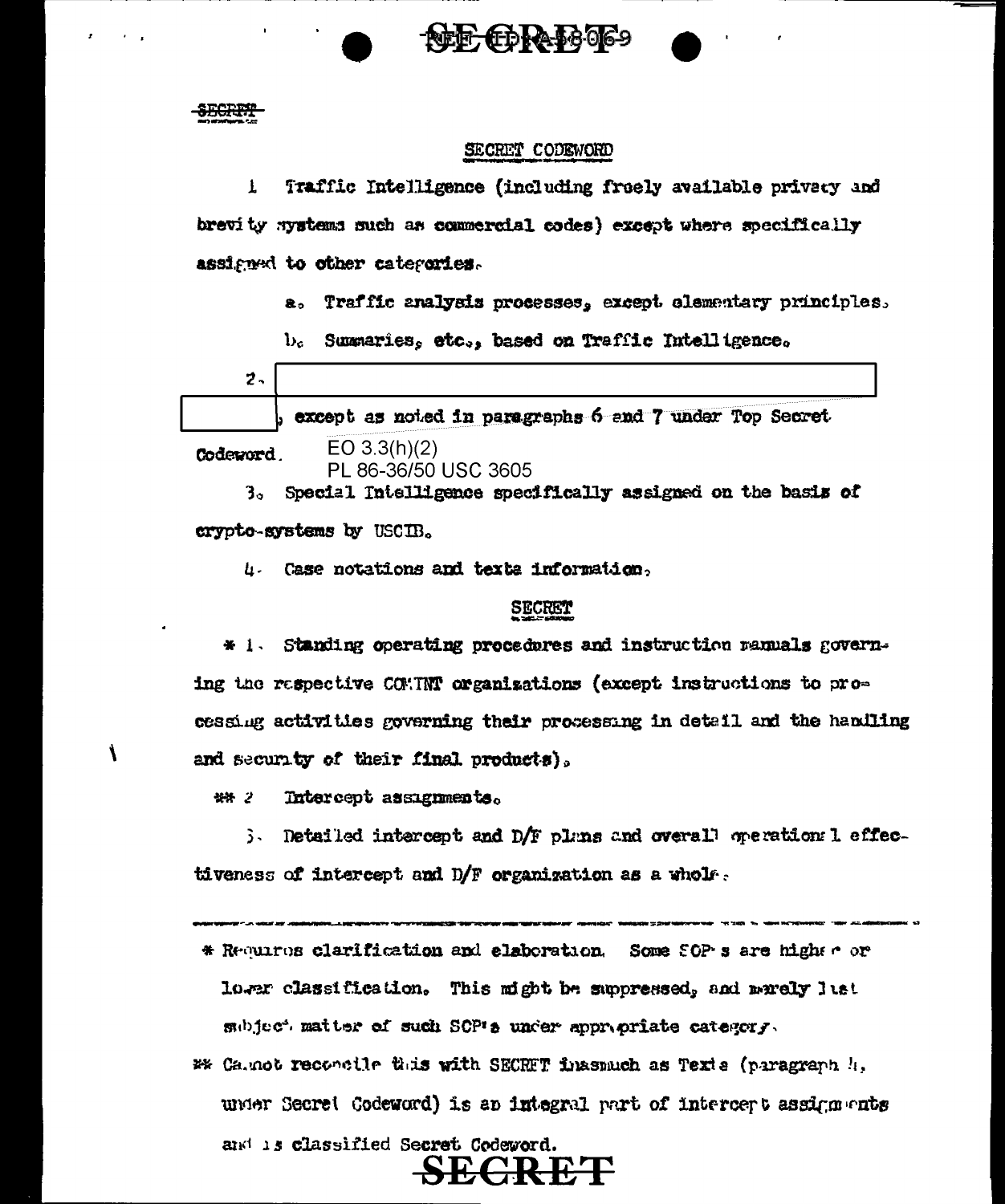**STORES** 

4. General reference to the fact of cryptenalytic success against low-grade military crypto-systems during and before World War II.

**SECREST**69

5. References to the COMINT (identified as such derived from lowgrade military crypto-systems during World War II and from those highgrade systems in the case of which successful cryptanalysis has already been revealed by official action (e.g., the Congressional investigation of the attack on Pearl Harbor).

6. Details of traffic analysis (not involving high-grade callsign decryption) as applied to energ communications during World War II.

7. Description of equipment peculiar to intercept stations.

\* 8. The broad outlines of Traffic Analysis processes.

## 9. Reference to cryptanalysis as a source of intelligence, but excluding details of processes.

\*\*\* 10. The listing of US Service operated intercept stations designated either by geographical locations, or by numerical designation (2 or more).

11. Existence of peacetime collaboration between the US and UK (GCHQ) in the COMINT field.

- \* This seems to include \*Elementary principles of T/A\* listed under Restricted in NSASM II, as well as "intercept, D/F...as source of intelligence" under Confidential.
- \*\* Do we hope to conceal fact that cryptanalysis is a source of intelligence? This is at least unrealistic.

\*\*\* Note that numerical designation appears on Confidential raw traffic.

 $\blacksquare$   $\blacksquare$   $\blacksquare$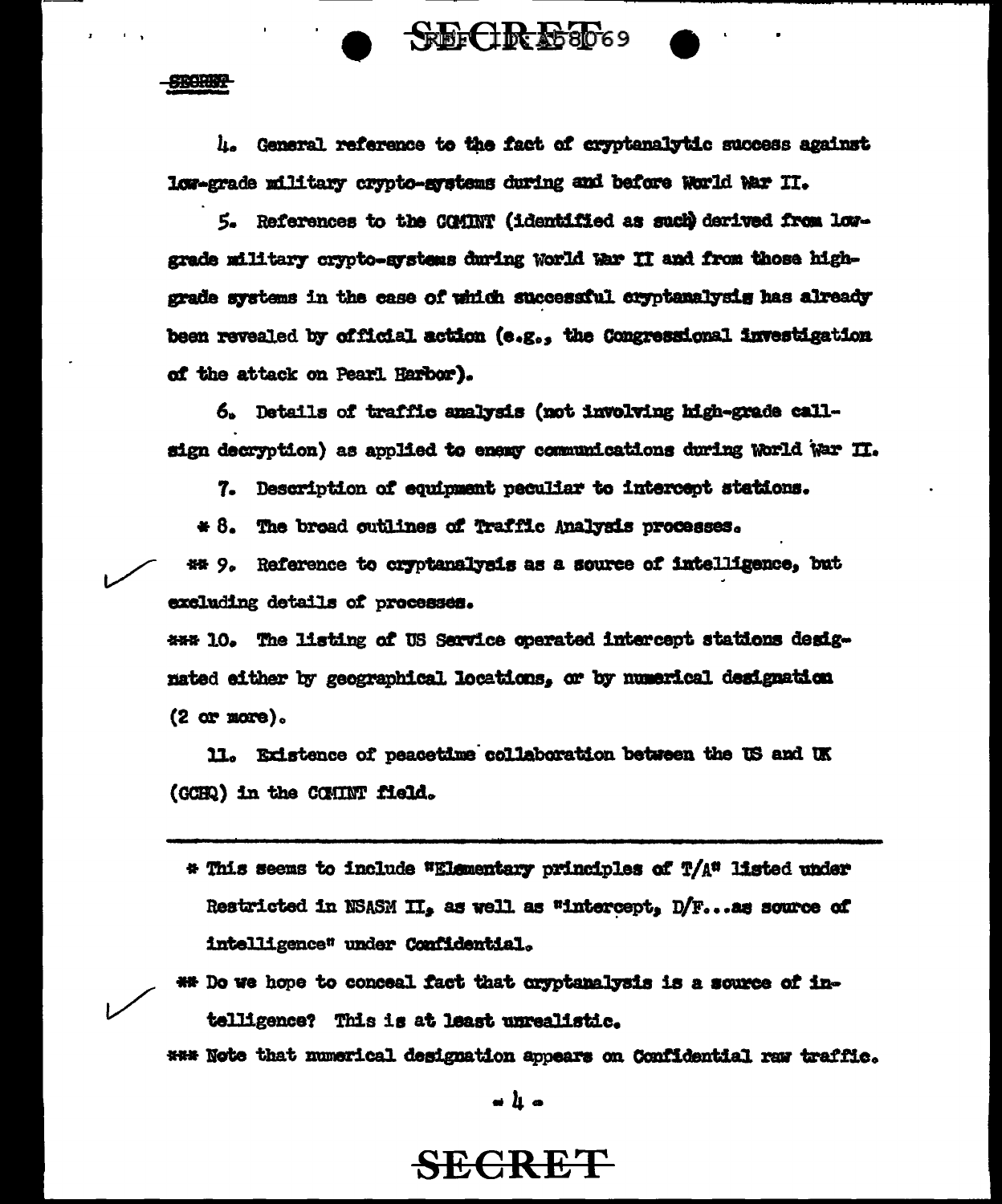SBORET

12. All personnel reports, civilian and/or military, which indicate authorized and/or actual strength by job designation or by organizational element title where such designation or organisational element title would indicate details of the cryptologic mission.

13. Codeword applicable to Traffic Intelligence.

14. Current instructions for forwarding processed RU traffic.

15. Information relating to an entire system of cryptological  $(R/D)$ equipment.

#### CONFIDENTIAL

\* 1. Association of broad COMINT functions with specific activities and organizations by name (except as provided under "non-classified"  $be1$   $\alpha$   $\alpha$ 

2. Charts and descriptions of the organization of NSA and service cryptologic agencies.

3. Individual intercept and D/F station products and statements of operational effectiveness.

4. Association of specific phases of COMINT activity with types of units.

5. Intercepted raw traffic that shows no evidence of processing  $EO 3.3(h)(2)$ for COMINT purposes. PL 86-36/50 USC 3605

 $6.$  Reference, in general terms, to intercept,  $D/F_s$ and MOA as sources of intelligence.

SECRET

\*\* 7. Administrative records of indoctrination and execution of security oaths. (Since comes of the cryptographic oath are retained in 201 files<br>Becurity oaths. (AF at least), This could result in The class, fying of scruce<br>complicated administrative proceedure. The already Too-

\* Requires clarification.

\*\* Should this be classified?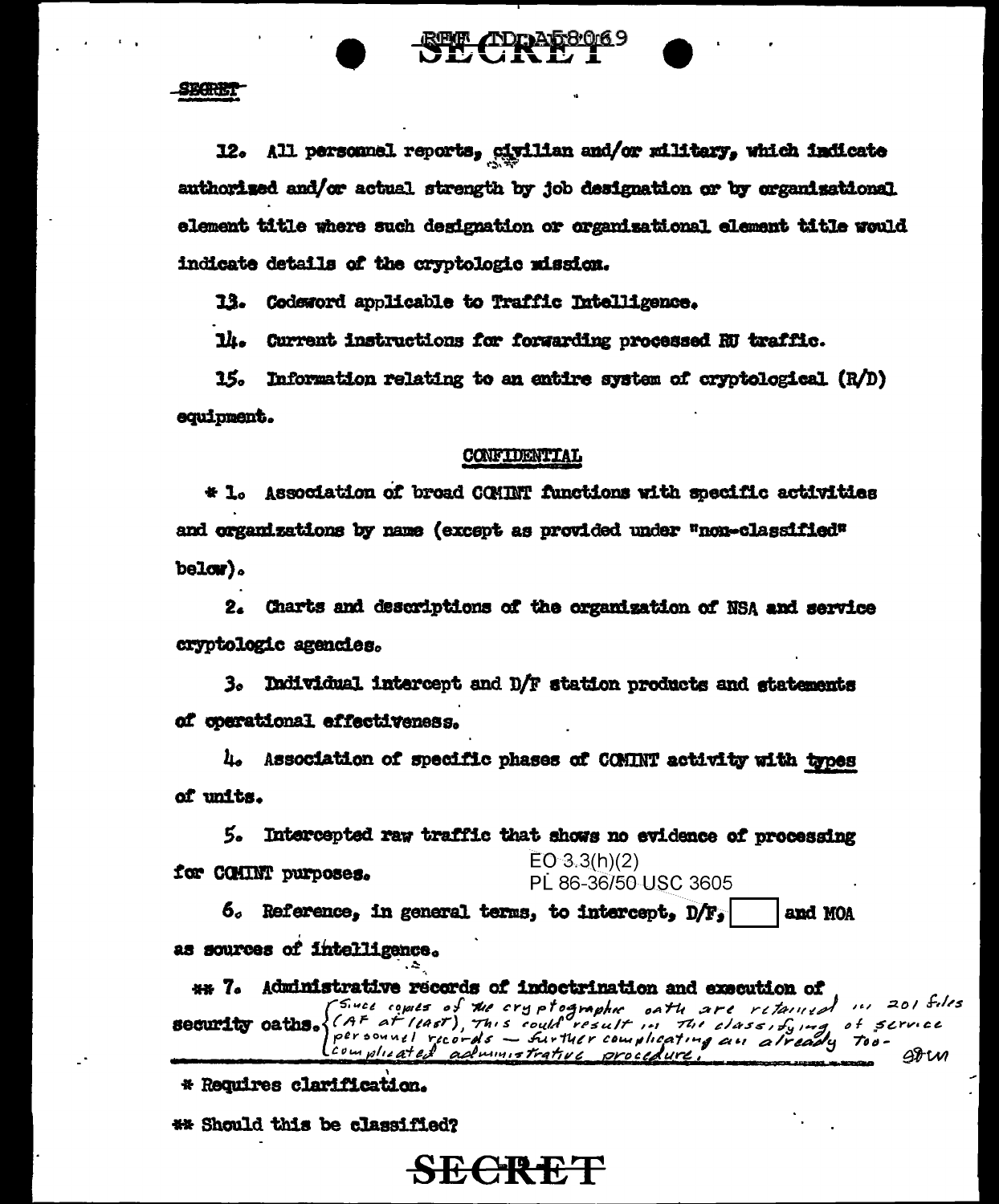$C\!R\!D^{358069}$ 

SECRET

\* 8. Cover names assigned to various sources of traffic, when used out of context.

\* 9. NSA's possession of or interest in RAM equipment.

10. The term "United States Communication Intelligence Board", (abbreviation \*USCIB", is unclassified).

11. Traffic Intelligence relating to D/F mission assignments, bearing reports and fix reports (i.e., target frequencies, call-signs, "piped signals," other signal information, bearings and fixes), provided that no complex changing call-sign systems are included.

12. Plain-text tactical or operational traffic provided that no interpretations of complex changing call-sign systems, enciphered map references, or results of advanced traffic analysis are included. This material shall include local procedural and local grid and zone systems used for artillery direction, tactical control and movement of front line units, early warning and exercise of tactical combat control of aircraft.

13. Traffic Intelligence or Special Intelligence from analysis of radar tracking reports and visual observation reports as found in tactical or operational traffic, provided that enciphered aircraft type designations or interpretations of complex changing call-sign systems are not included. Inclusion of local grid or sone references, local procedural codes used for brevity and plain text interspersed with cover words is permissible.

14. Special Intelligence from Naval tactical maneuvering codes, when used as such, and from jargon codes.

\* This should not be classified.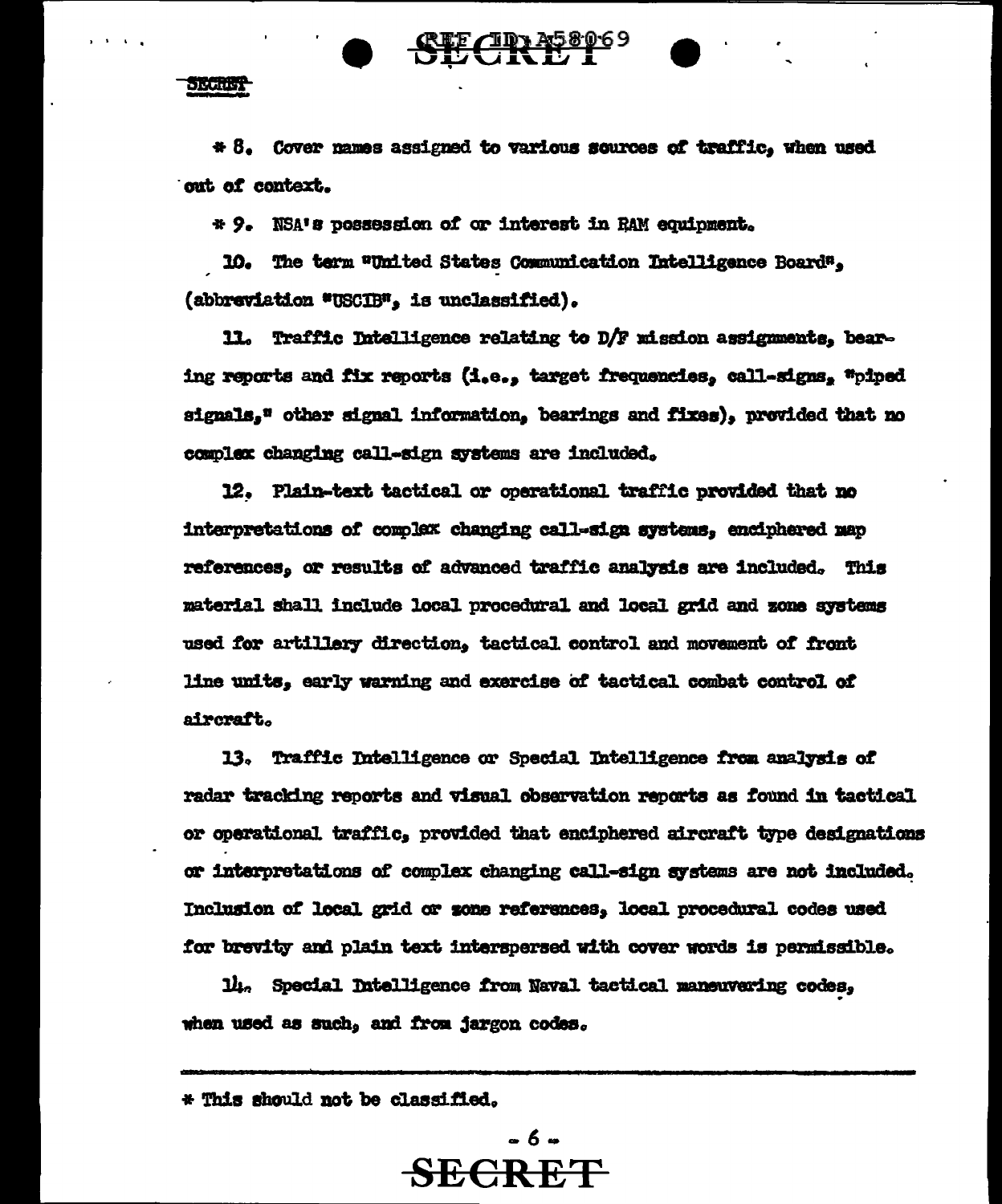For The SAKE BET ID: ASBOGONAPS "Association of NSA with the service cryptologic agencies as a whole" should be a separate entry Z, I This is The intent.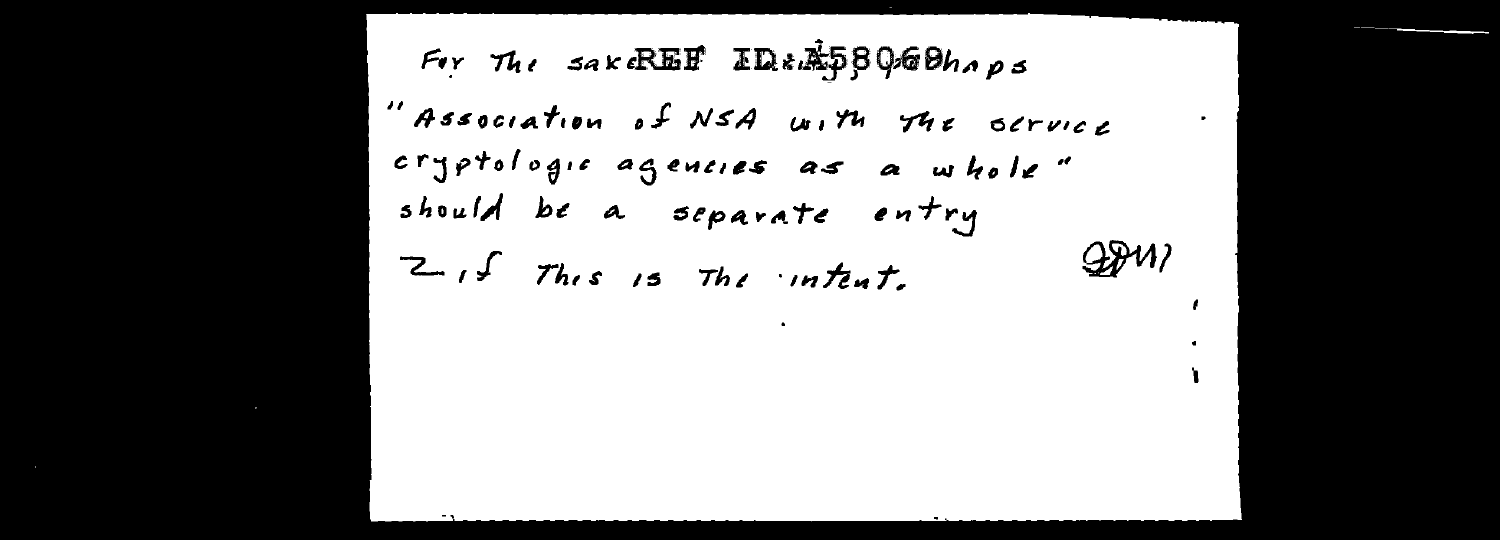**SECRET** 

15. COMINY concerning weather which is derived from this category source includes only that COMINT described in paragraphs 12 and 13 above.

16. All personnel reports, civilian and/or military, which indicate authorised and/or actual agency strength in total. by organizational element, short title or symbol, by primary program element, or by function.

17. Special purpose features of and extent of effort with computers.

18. Information relating to individual parts of cryptological equipment (R/D) may be in this classification.

19. The terms "task dollar amounts", "funding programs", and "total year amounts<sup> $\mathfrak{n}$ </sup>  $(R/D)$ .

20. Terms "key study (when not related to specific systems), wired wheel machine, Hagelin machine, isolog, stereolog, depth search, ARNER program, ATLAS program, ENIGMA machine, key generator, intercept traffic".

21. Table of Allowances of an operating office.

22. Rosters, telephone lists, etc., which show names of all employees of an office together with their phone number, room number, location, and can easily be obtained? assignment.

23. Reference to the term "special code word" in connection with cryptologic activities.

#### UNCLASSIFIED

1. Non-specific or hypothetical references to Communication Intelligence without any association of that function with specific activities and organizations other than the National Security Agency as a whole and service cryptologic agencies as a whole, and association of NSA with the

NSA can now be openly associated with **latter.** 

**SECRET** 

- 7 = Communication Intelligence?

## 7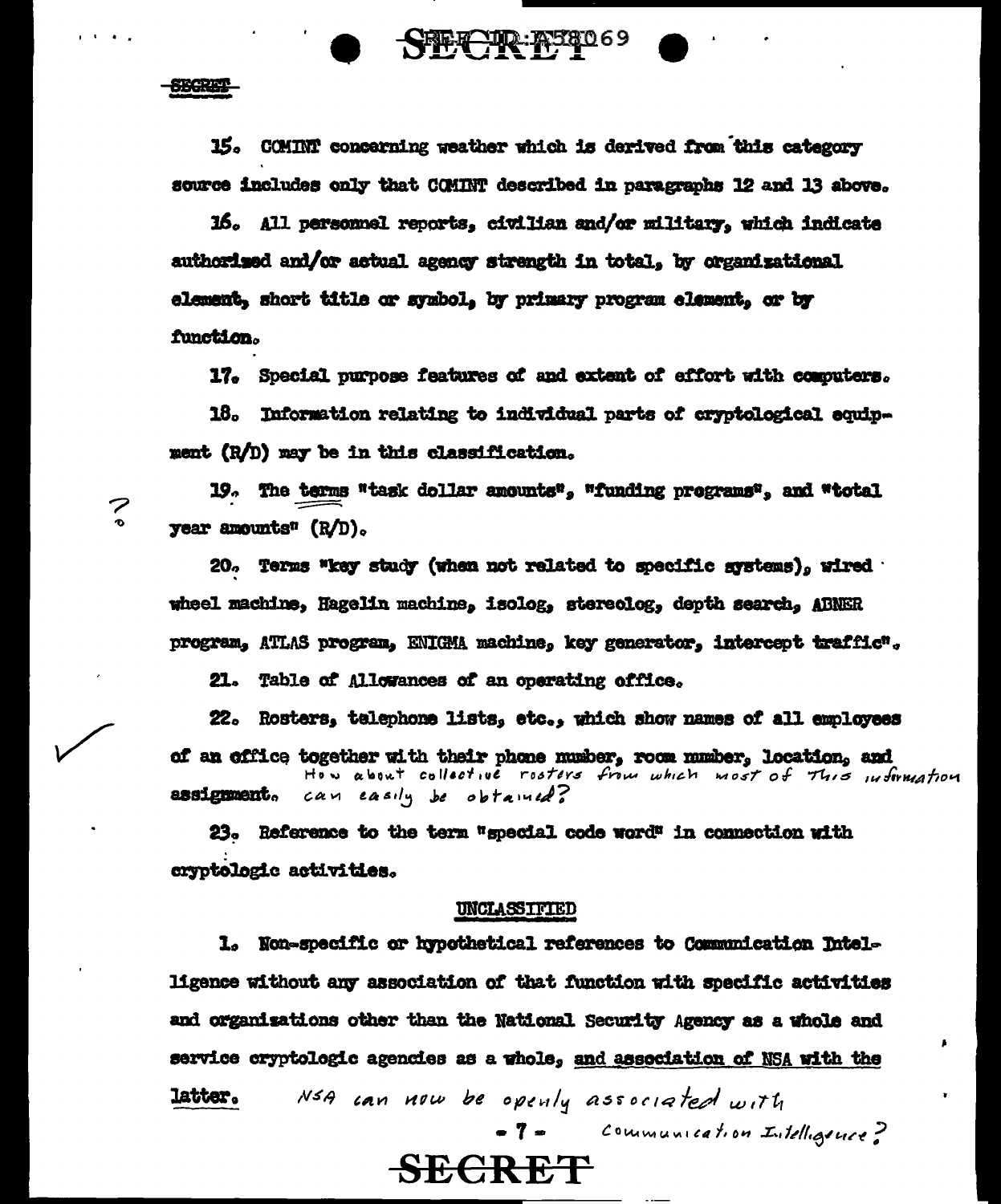2. Elementary principles of traffic analysis, military cryptanalysis and cryptography. in production of instructional material and language training material used at NSA School.

**CHORTH** 

SECRETO 20069

3. All compilations and materials in the public domain used at NSA. Only information which would indicate use for classified purposes should be classified.

\* h. Identification with NSA of NSA authors of technical papers on matters already in the public domain.

5. Gover names assigned to "Rapid Analytic Machinery" (RAM) when used out of context.

6. The terms NSA Field Activity Far East (NSAFE). NSA Field Activity Europe (NSAEUR), NSAAL and NSAUK. If all are listed together, M.I. tary 3.b descriptions should be classified Secret. IN COMINT

7. Civil Service Job Titles and NSA "Classification Standards  $|f_{ij}|/|A|$  are  $unclass of ed$ Mamual<sup>w</sup>.

8. Existence of and individual employee's interest in computers. excent as noted under Confidential.

9. Specific components of equipment under research, if use of component is not revealed. (R/D)

10. Mention of interest in computer type circuits, if no indication made of type of systems in which they are to be used.

11. Report of inspection trip to uncleared company that is a prospective contractor, if no mention is made of actual applications of components.

\* Decision requested by Colonal Wyman on this point.

 $-8 -$